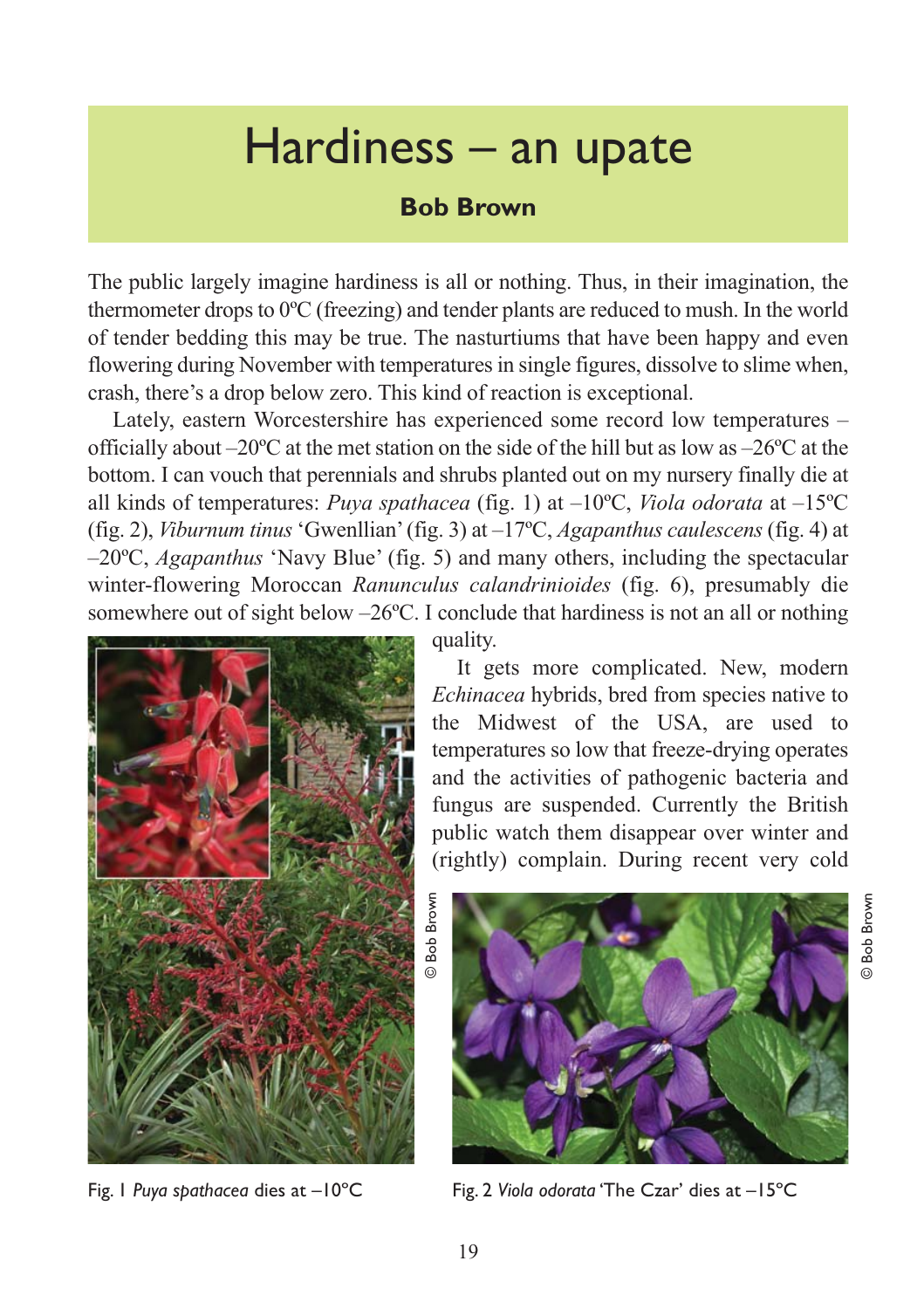**Bob Brown** © Bob Brown



Fig. 3 *Viburnum tinus* 'Gwenllian' dies at at –17ºC

winters I can report that they mostly lived. My theory is that warmish wet British winters allow pathogens to rot the crowns and conclude that new *Echinacea* hybrids **die when it isn't cold enough**.

Americans have known that their plants die at different low temperatures all their gardening lives, and the US Department of Agriculture issue a zoning map based on average minimum temperatures. Plants tend, therefore, to come with zoning attached. '*Farfugium japonicum* 'Argenteum' (fig. 7) Z (zone) 8a–10b' means 'It'll

thrive planted out in places zoned between 8a and 10b where the average minima lie between  $-12.2$ <sup>o</sup>C and  $+1.7$ <sup>o</sup>C. How sensible! It beats my amateurish attempts to qualify the limits with "bone hardy", "hardy-ish", "needs the protection of a wall" or "tenderish" and so on. The trouble is that American hardiness zoning doesn't translate to Britain. A plant like this farfugium that'll thrive to  $-12^{\circ}\text{C}$  in Virginia dies at  $-5^{\circ}\text{C}$  in Ely. This is probably explained by the contrast between the warm, ripening summers and physiologically dry winters in the US and the cold wet summers and cool wet winters in Britain.

In 2012 the RHS introduced a new British hardiness zoning system: H1 to H7. H1 is hot-house conditions, H7 is very hardy (below –20°C). 0°C is included in both H3 and

**Bob Brown** © Bob Brown



© Bob Brown**Bob Brown** 



Fig. 4 *Agapanthus caulescens* dies at –20ºC Fig. 5 *Agapanthus* 'Navy Blue' dies below –26ºC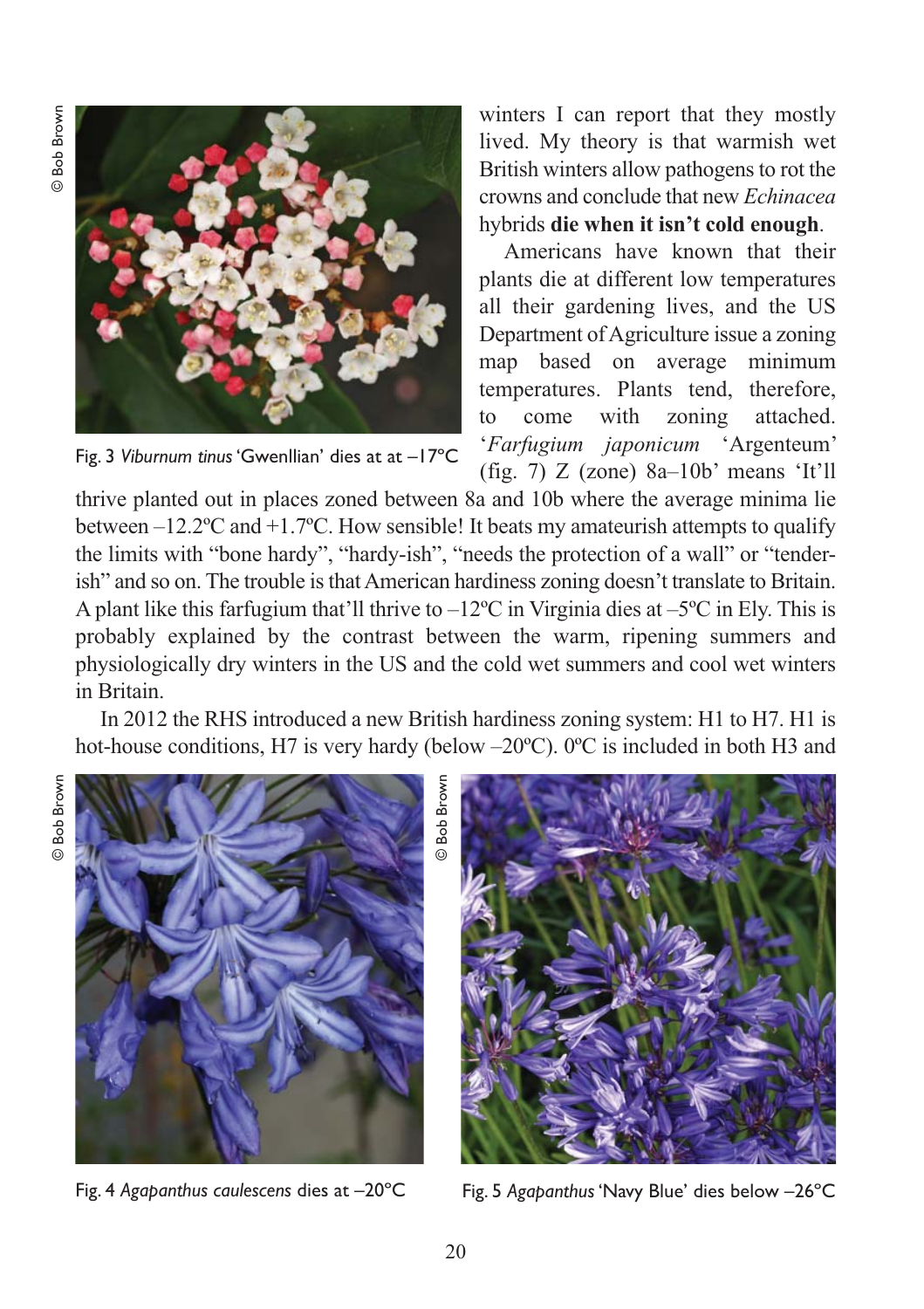| The new RHS hardiness zones |                    |                                                         |                                                                                                                                                                                                                                                                                                                                                                                                                                                                  |
|-----------------------------|--------------------|---------------------------------------------------------|------------------------------------------------------------------------------------------------------------------------------------------------------------------------------------------------------------------------------------------------------------------------------------------------------------------------------------------------------------------------------------------------------------------------------------------------------------------|
| zone                        | ${}^oC$            | category                                                | definition                                                                                                                                                                                                                                                                                                                                                                                                                                                       |
| H1a                         | >15                | Heated greenhouse<br>- tropical                         | Generally under glass all year                                                                                                                                                                                                                                                                                                                                                                                                                                   |
| H1b                         | 10 to<br>15        | Heated greenhouse<br>- subtropical                      | Can be grown outside in the summer                                                                                                                                                                                                                                                                                                                                                                                                                               |
| H <sub>1c</sub>             | 5 to 10            | Heated greenhouse<br>- warm temperate                   | Can be grown outside in the summer. (Most bedding<br>plants, tomatoes and cucumbers.)                                                                                                                                                                                                                                                                                                                                                                            |
| H2                          | 1 to 5             | Tender – cooler<br><i>frost-free</i><br>greenhouse      | Tolerant of low temperatures, but not surviving being<br>frozen. Except in frost-free inner-city areas or coastal<br>extremities requires glasshouse conditions. (Most<br>succulents, many subtropical plants, annual bedding<br>plants, many spring-sown vegetables.)                                                                                                                                                                                           |
| H <sub>3</sub>              | $-5$ to 1          | $Half-hardy -$<br>unheated<br>greenhouse mild<br>winter | Hardy in coastal and relatively mild parts of the UK<br>except in severe winters and at risk from sudden (early or<br>late) frosts. May be hardy elsewhere with wall shelter or<br>good microclimate. Likely to be damaged or killed in cold<br>winters, particularly with no snow cover or if pot grown.<br>Can often survive with some artificial protection in winter.<br>(Many Mediterranean-climate plants, spring-sown<br>vegetables for later harvesting) |
| H4                          | $-10$ to<br>$-5$   | Hardy – average<br>winter                               | Hardy through most of the UK apart from inland valleys,<br>at altitude and central/northerly locations. May suffer<br>foliage damage and stem dieback in harsh winters in cold<br>gardens. Some normally hardy plants may not survive<br>long wet winters in heavy or poorly drained soil. Plants in<br>pots are more vulnerable to harsh winters, particularly<br>evergreens and many bulbs. (Many herbaceous and woody<br>plants, winter brassicas, leeks.)    |
| H5                          | $-15 to$<br>$-10$  | Hardy – cold<br>winter                                  | Hardy in most places throughout the UK even in severe<br>winters. May not withstand open/exposed sites or<br>central/northern locations. Many evergreens will suffer<br>foliage damage, and plants in pots will be at increased<br>risk. (Many herbaceous and woody plants, some brassicas,<br>leeks.)                                                                                                                                                           |
| H6                          | $-20$ to<br>$-1.5$ | Hardy – very cold<br>winter                             | Hardy in all of UK and northern Europe. Many plants<br>grown in containers will be damaged unless given<br>protection. (Herbaceous and woody plants from<br>continental climates.)                                                                                                                                                                                                                                                                               |
| H7                          | $\leq -20$         | Very hardy                                              | Hardy in the severest European continental climates<br>including exposed upland locations in the UK.<br>(Herbaceous and woody plants from continental climates.)                                                                                                                                                                                                                                                                                                 |